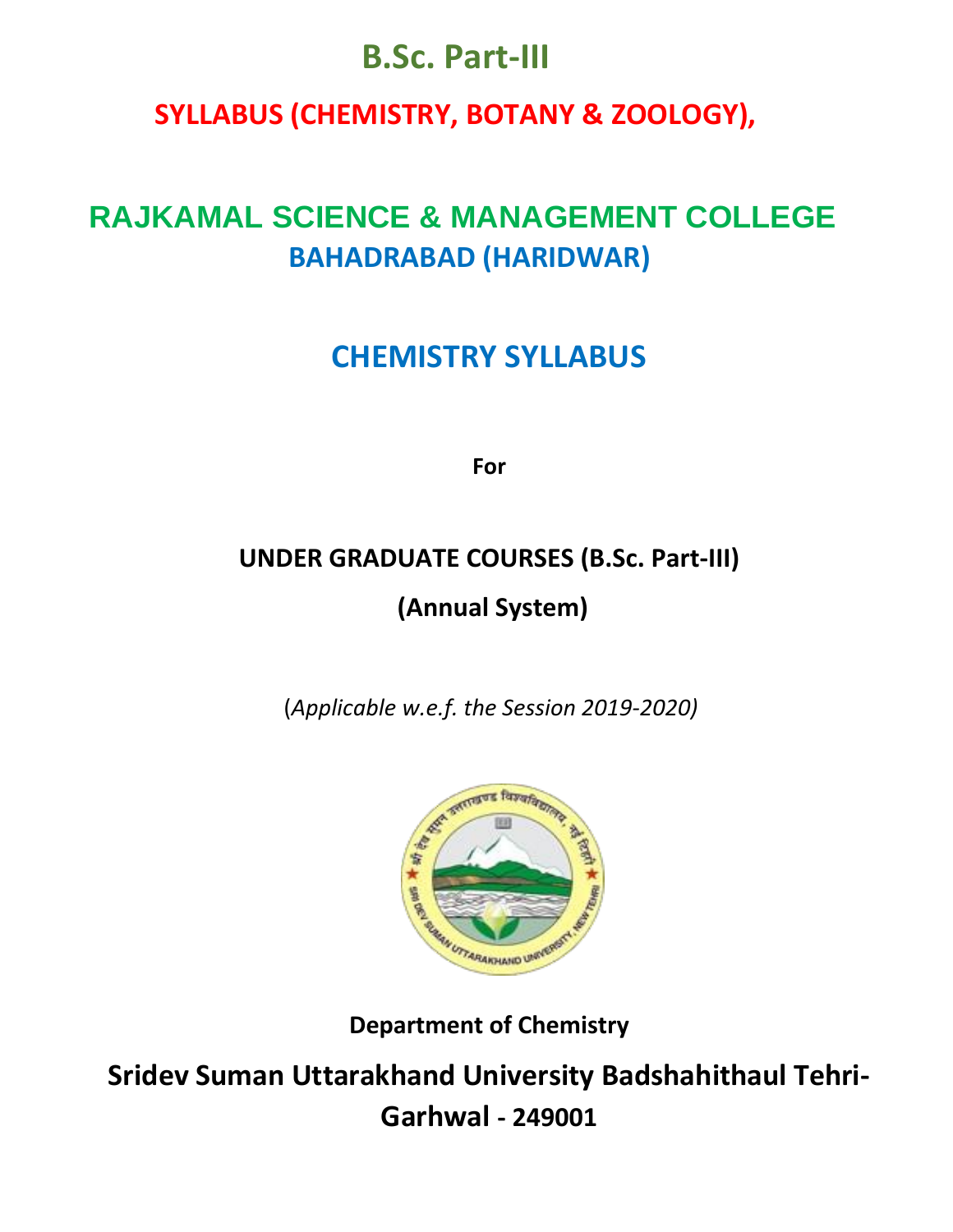# **B.Sc.-III Year CHEMISTRY RAJKAMAL COLLEGE**

There shall be three written papers and a practical examination as follows:

| Paper | <b>Paper Code</b> | <b>Cource</b>               | <b>Max. Marks</b> | <b>Work Hrs</b> |
|-------|-------------------|-----------------------------|-------------------|-----------------|
|       | CH-301            | <b>Inorganic Chemistry</b>  | 50                | 60              |
|       | CH-302            | <b>Organic Chemistry</b>    | 50                | 60              |
| Ш     | CH-303            | <b>Physical Chemistry</b>   | 50                | 60              |
|       | CH-304            | <b>Laboratory Practical</b> | 50                | 60              |
|       |                   | <b>Grand Total</b>          | 200               | 180             |

Candidate will be required to pass in Theory and Practical Separately.

### **B.Sc. – III Inorganic Chemistry (Paper-I)**

### **Unit – I**

- **I.** Metal-ligand bonding in Transition Metal Complexes
- Limitations of valance bond theory, an elementary idea of crystal field theory, crystal field splitting in octahedral, tetrahedral and square planner complexes, factors affecting the crystal- field parameters.
- **II.** Thermodynamic and Kinetic Aspects of Metal Complexes A brief outline of thermodynamics stability of metal complexes and factors affecting the stability, stability constants of complexes and their determination, substitution reactions of square planar complexes.

### **Unit – II**

**III.** Magnetic Properties of Transition Metal Complexes Types of magnetic behavior, methods of determining magnetic susceptibility, spinonlyformula, L-S coupling, correlation of  $\mu_s$  and  $\mu_{\text{eff}}$  values, orbital contribution to magnetic moments, application of magnetic moment data for 3d-metal complexes.

**IV.** Electronic spectra of Transition Metal Complexes Types of electronic transitions, selection rules for d-d transitions, spectroscopic ground states, spectrochemical series, Orgel-energy level diagram for  $d_1$  and  $d_9$ states, discussion of the electronic spectrum of  $[\text{Ti}(\text{H}_2\text{O})_6]^{\text{3+}}$  complex ion.

### **Unit – III**

**V.** Organometallic Chemistry

Definition, nomenclature and classification of organometallic compounds, Preparation, properties, bonding and applications of alkyls and aryls of Li, Al, Hg,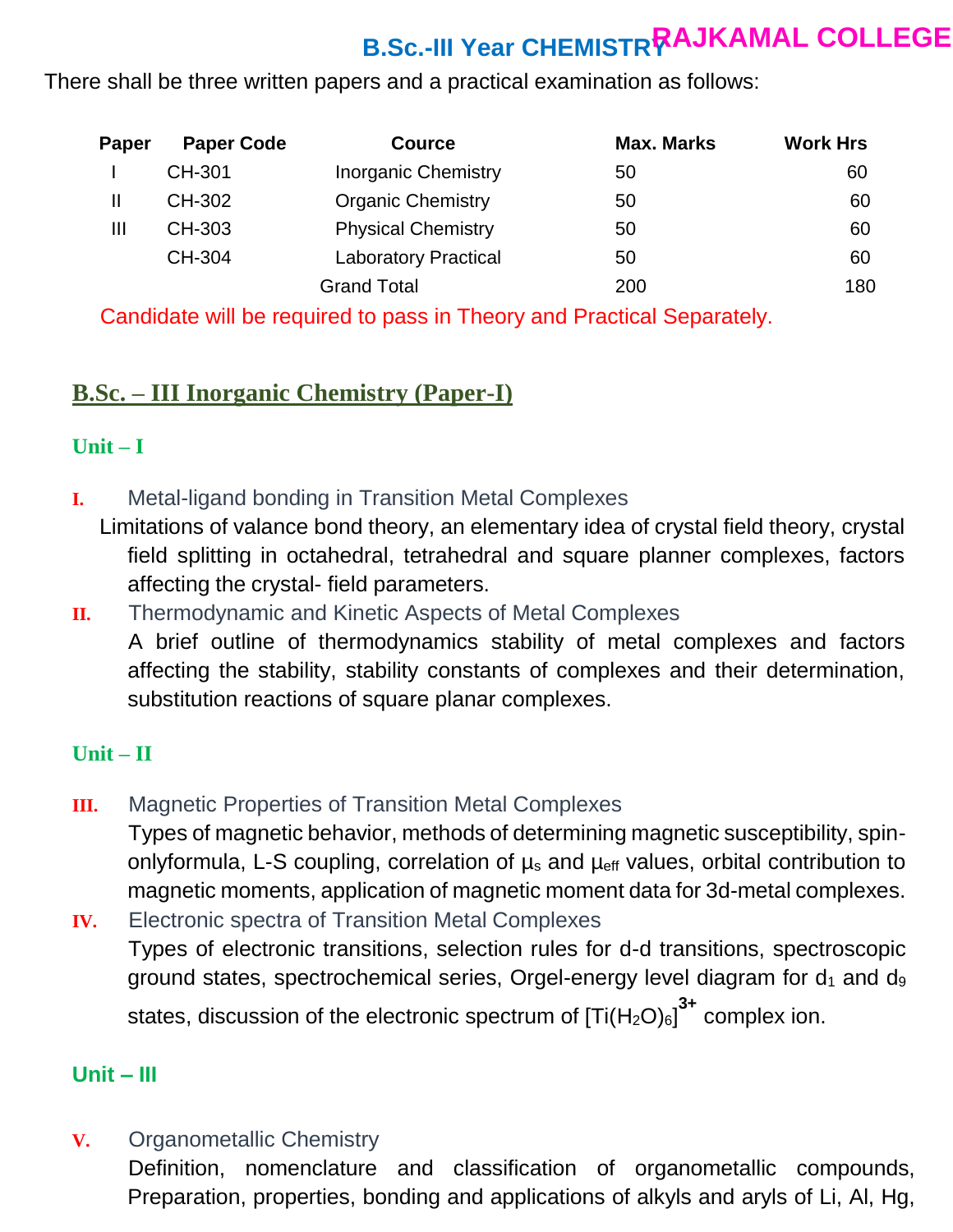Sn.

Metal carbonyls: 18 electron rule, preparation, structure and nature of bonding in themononuclear carbonyls.

**VI.** Silicones and Phosphazenes Silicones and phosphazenes as examples of inorganic polymers, nature of bonding intriphosphazenes.

### **Unit – IV**

**VII.** Hard and Soft Acids and Bases (HSAB)

Classification of acids and bases as hard and soft, Pearson's HSAB concept, acidbase strength and hardness and softness, Symbiosis, theoretical basis of hardness and softness, electro negativity and hardness and softness, Drago wayland equation, donor acceptor number.

### **Unit - V**

### **VIII.** Bioinorganic Chemistry

Essential and trace elements in biological processes, metalloporphyrins with special reference to hemoglobin and myoglobin, cooperative effect, Biological role of alkali and alkaline earth metal ions with special reference to  $Ca<sup>2+</sup>$ .

# **Organic Chemistry Paper-II**

### **Unit – I**

### **I.** Spectroscopy

Nuclear magnetic resonance (NMR) spectroscopy, Proton magnetic resonance  $(1H)$  NMR) spectroscopy, nuclear shielding and deshielding, chemical shift and molecular structure, spin- spin splitting and coupling constants, areas of signals, interpretation of  $1H$  NMR spectra of simple organic molecules such as ethyl bromide, ethanol, acetaldehyde, 1, 1, 2- tribromoethane, ethyl acetate, toluene and acetophenone, Problems pertaining to the structures elucidation of simple organic compounds using UV, IR and <sup>1</sup>H NMR spectroscopic, techniques.

### **Unit – II**

**II.** Organometallic Compounds

Organomagnesium compounds: The Grignard reagents, formation, structure and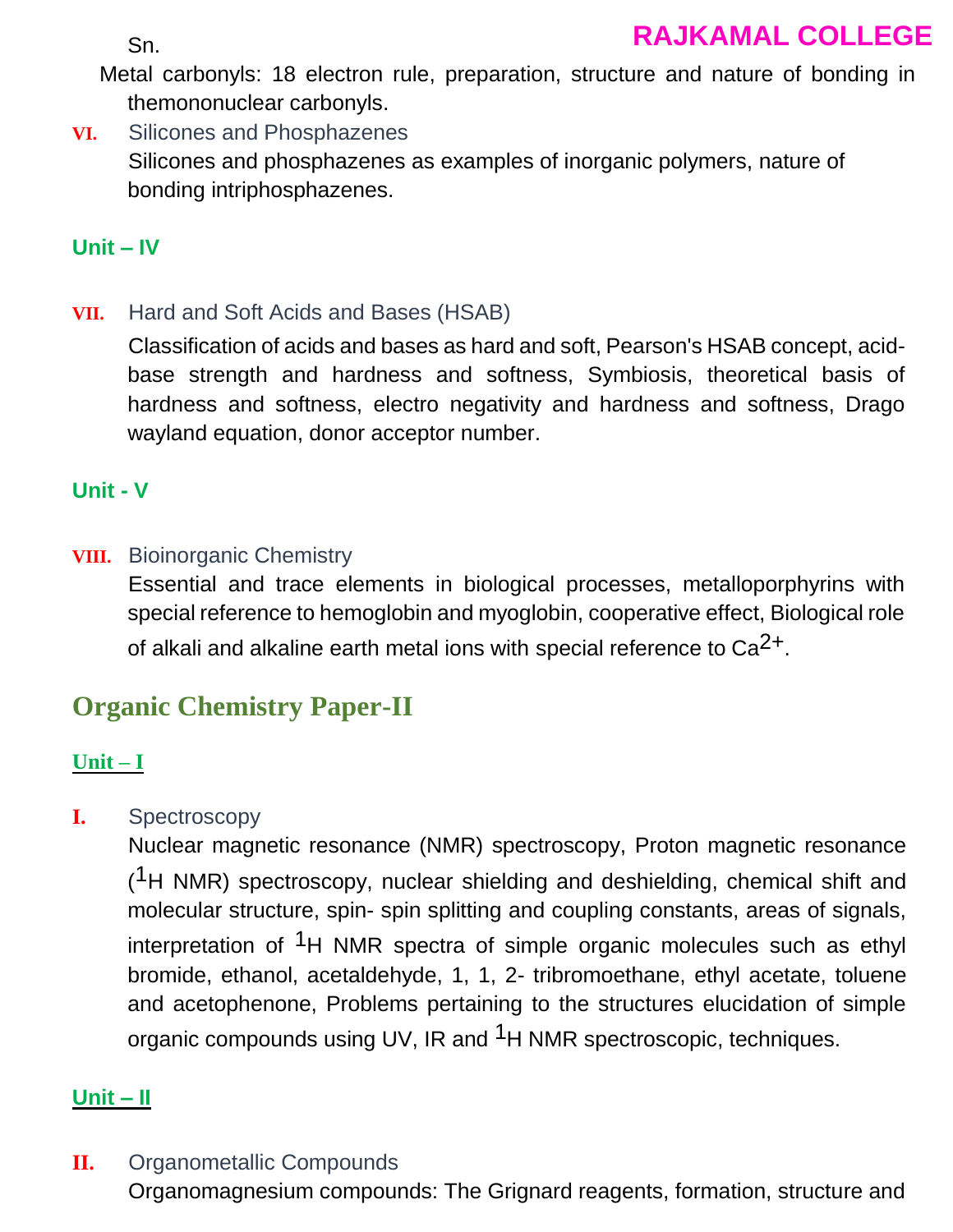chemical reactions. Organozinc compounds: formation and chemical reactions. Organolithium compounds: formation and chemical reactions.

- **III.** Organosulphur Compounds Nomenclature, structural formation, methods of formation and chemical reactions of thiols, thioethers, sulphonic acids, sulphonamides and Sulphaguanidine.
- **IV.** Hetrocyclic Compounds

Introduction: Molecular orbital picture and aromatic characteristics of pyrrole, furan, thiophene and pyridine, Methods of synthesis and chemical reactions with particular emphasis on the mechanism of electrophilic substitution, Mechanism of nucleophilic substitution reaction in pyridine derivatives, Comparison of basicity of pyridine, piperidine and pyrrole.

Introduction to condensed five and six membered heterocycles, Preparation and reactions of indole, quinoline and isoquinoline with special reference to Fisher indole synthesis, Skraup synthesis and Bischler-Nepieralski synthesis, Mechanism of electrophilc substitution reactions of indole, quinoline and isoquinoline.

## **RAJKAMAL COLLEGE**

### **Unit – III**

### **V.** Carbohydrates

Classification and nomenclature, Monosaccharides, mechanism of osazone formation, interconversion of glucose and fructose, chain lengthening and chain shortening of aldoses. Configuration of monosaccharides, Erythro and threo diastereomers, Conversion of glucose intro mannose, Formation of glycosides, ethers and esters, Determination of ring size of monosaccharides, Cyclic structure of D (+)-glucose, Mechanism of mutarotation. Structures of ribose and deoxyribose,

An introduction to disaccharides (maltose, sucrose and lactose) and polysaccharides (starch and cellulose) without involving structure determination.

**VI.** Amino Acids, Peptides, Proteins and Nucleic Acids:

Classification, structure and stereochemistry of amino acids, Acid-base behavior isoelectric point and electrophoresis, Preparation and reactions of O-amino acids, Structure and nomenclature of peptides and proteins, Classification of proteins, peptide structure determination, end group analysis, selective hydrolysis of peptides, classical peptide synthesis, solid-phase peptide synthesis, Structures of peptides and proteins, Levels of protein structure, Protein denaturation/ renaturation; Nucleic acids : Introduction, constituents of nucleic acids, Ribonucleosides and ribonucleotides, The double helical structure of DNA.

### **Unit – IV**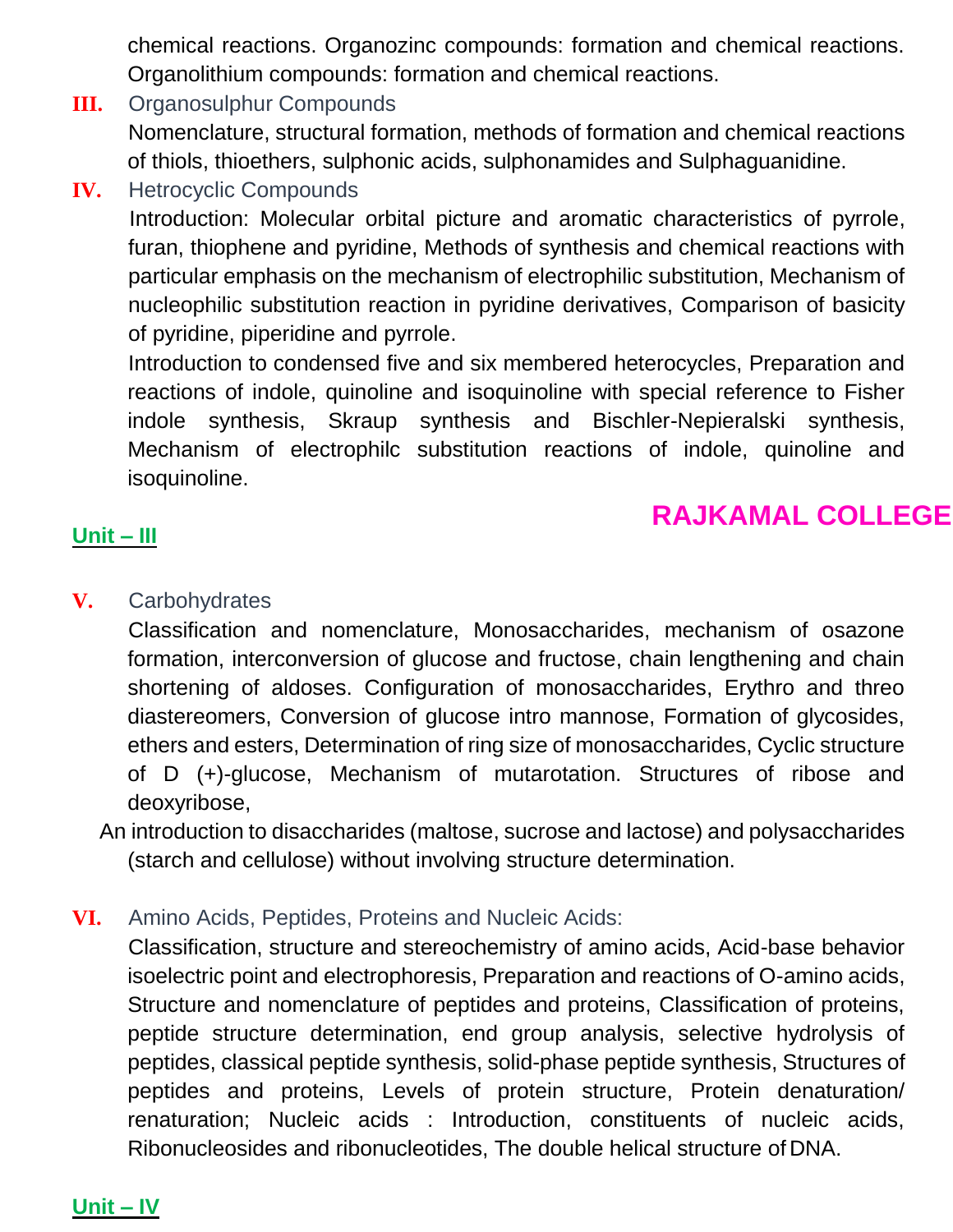#### **VII.** Fats, Oils and Detergents

Natural fats, edible and industrial oils of vegetable origin, common fatty acids, glycerides, hydrogenation of unsaturated oils, Saponification value, iodine value, acid value, Soaps, synthetic detergents, alkyl and aryl sulphonates.

### **VIII.** Synthetic Polymers

Addition or chain-growth polymerization, Free radical vinyl polymerization, ionic vinyl polymerization, Ziegler-Natta polymerization and vinyl polymers, Condensation or step growth-polymerization, Polyesters, plyamides, phenol formaldehyde resins, urea formaldehyde resins, epoxy resins and polyurethanes, Natural and synthetic rubbers, Elementary idea of organic conducting polymers.

### **IX.** Synthetic Dyes

Colour and constitution (electronic Concept), Classification of dyes, Chemistry and synthesis of Methyl orange, Congo red, Malachite green, crystal violet, phenolphthalein, fluorescein, Alizarin and Indigo.

### **Unit – V**

**X.** Organic Synthesis via Enolates

Acidity of O-hydrogens, alkylation of diethyl malonate and ethyl acetoacetate, Synthesis of ethyl acetoacetate: The Claisen condensation, Keto-enol tautomerism of ethylacetoacetate. Alkylation of 1, 3-dithianes, Alkylation and acylation of enamines.

### **Physical Chemistry (Paper-III) Unit – I**

**I. Introducton:**

 Black-body radiation, Planck's radiation law, photoelectric effect, heat capacity of solids, Bohr's model of hydrogen atom (without derivation) their solution of overall solution and its defects, Compton effect, de-Broglie's hypothesis, the Heisenberg's uncertainty principle, Hamiltonian Operator.

**II. Elementary Quantum Mechanics:**

Schrödinger wave equation and its importance, physical interpretation of the wave function, postulates of quantum mechanics, particle in a one dimensional box. Schrödinger wave equation for H-atom, separation into three equations (without derivation), quantum numbers and their importance, hydrogen like wave functions, radial wave functions, angular wave functions.

Molecular orbital theory, basic ideas – criteria for forming M.O. from A.O.,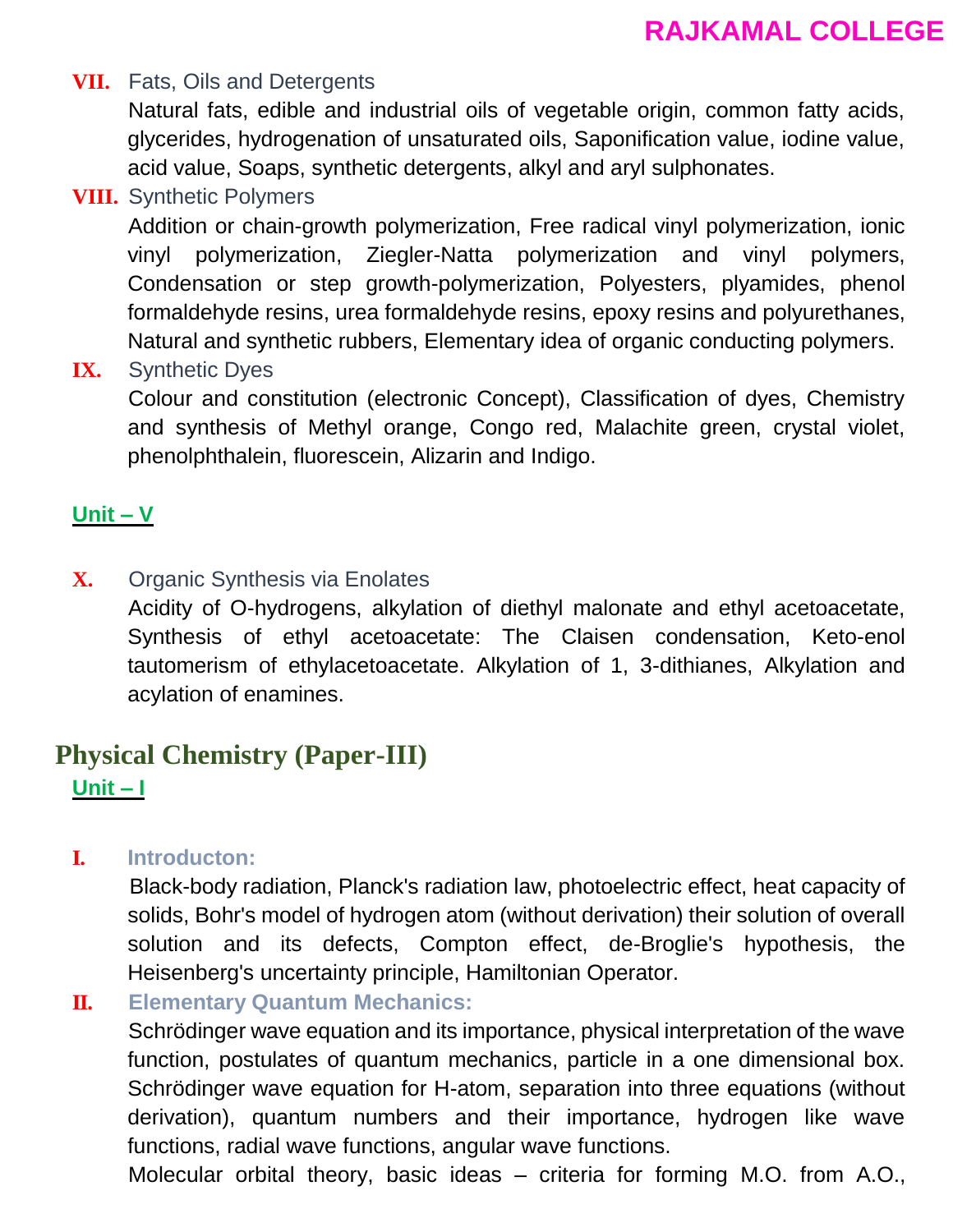construction of M.O's by LCAO –  $H^{2+}$  ion, calculation of energy levels from wavefunctions, physical picture of bonding and anti-bonding wave functions, concept of **σ, σ\*, π , π\*** orbitals and their characteristics, Hybrid orbitals – sp,  $sp<sup>2</sup>$ , sp<sup>3</sup>, calculation of coefficients of A.O's used in sp and sp<sup>2</sup> hybrid orbitals and interpretation of geometry.

Introduction to valence bond model of  $H_2$ , comparison of M.O. and V.B. models.

### **Unit – II**

**III. Physical Properties and Molecular Structure:**

 Optical activity, polarization – (Clausius – Mossotti equation), orientation of dipoles in an electric field, dipole moment, induced dipole moment, measurement of dipole moment- temperature method and refractivity method, dipole moment and structure of molecules, magnetic properties-paramagnetism, diamagnetism and ferromagnetic, Magnetic susceptibility, its measurements and its importance.

### **Unit – III**

### **IV. Spectroscopy**:

*Introduction:* Electromagnetic radiation, regions of the spectrum, basic features of different spectrophotometers, statement of the born-oppenheimer approximation, degrees of freedom.

 *Rotational Spectrum:* Diatomic Molecules: Energy levels of a rigid rotor (semiclassical principles), selection rules, spectral intensity, distribution using population distribution (Maxwell-Boltzmann distribution) determination of bond length, qualitative description of non-rigid rotor, isotope effect.

 *Vibrational Spectrum*: Infrared Spectrum: Energy levels of simple harmonic oscillator, selection rules, pure vibrational spectrum, intensity, determination of force constant and qualitative relation of force constant and bond energies, effect of a harmonic motion and isotope on the spectrum, idea of vibrational frequencies of different functional groups.

 *Raman Spectrum:* Concept of polarizability, pure rotational and pure vibrational Raman spectra of diatomic molecules, selection rules.

 *Electronic Spectrum:* Concept of potential energy curves for bonding and antibonding molecular orbitals, qualitative description of selection rules and Franck-Condon principle. Qualitative description of **σ ,π** and T M.O. their energy levels and the respective transition.

### **Unit – IV:**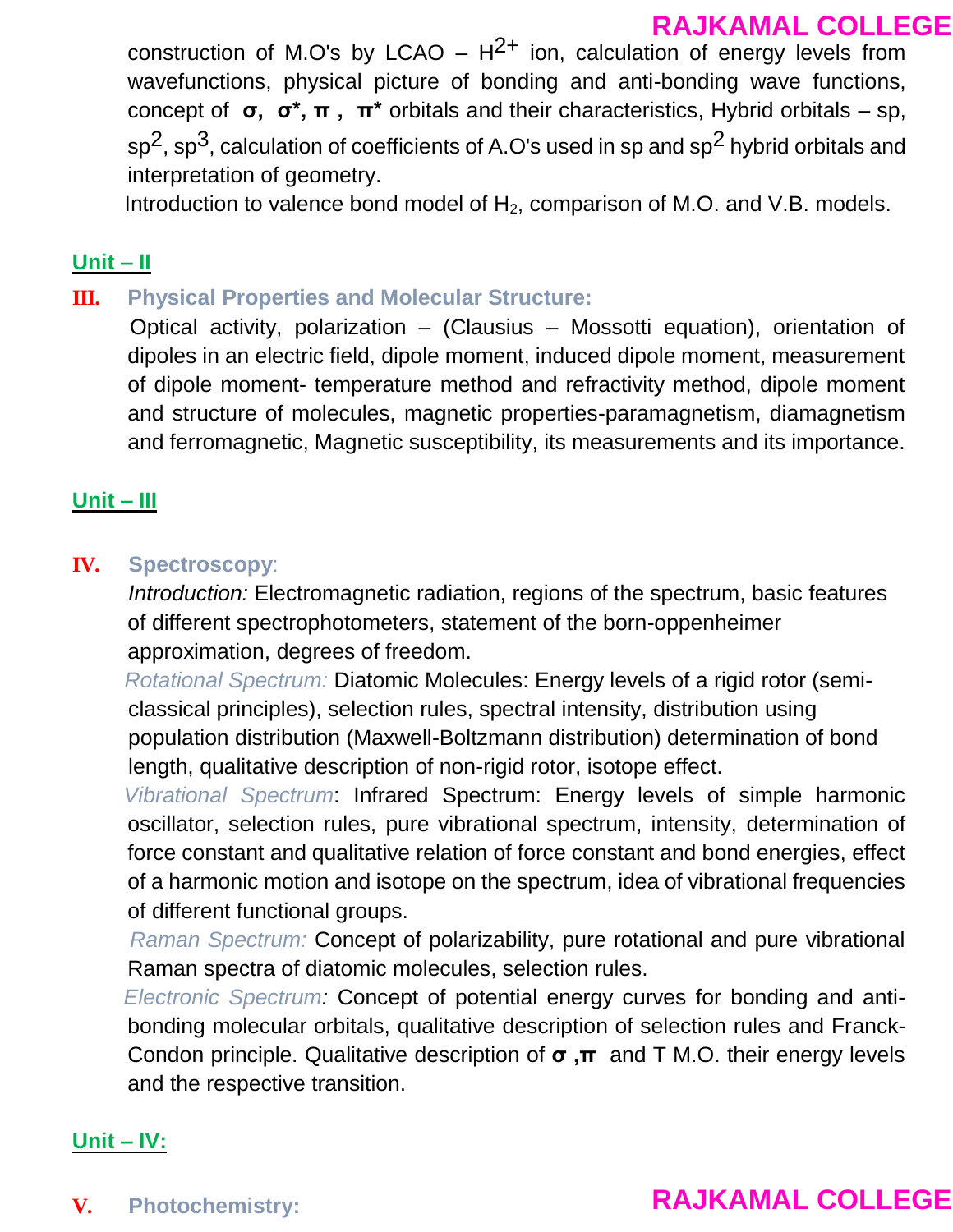Interaction of radiation with matter, difference between thermal and photochemical processes, Laws of photochemistry: Grothus – Drapper law, Stark – Einstein law, Jablonski diagram depicting various processes occurring in the excited state, qualitative description of fluorescence, phosphorescence, nonradiative processes (internal conversion, intersystem crossing), quantum yield, photosensitized reactions – energy transfer processes (simple examples), Kinetics of Photo chemical reaction.

### **Unit – V**

### **VI. Solutions, Dilute Solutions and Colligative Properties:**

Ideal and non-ideal solutions, methods of expressing concentrations of solutions, activity and activity coefficient. Dilute solution, colligative properties, Raoult's law, relative lowering of vapour pressure, molecular weight determination. Osmosis, laws of osmotic pressure, its measurement and determination of molecular weight from osmotic pressure. Elevation of boiling point and depression of freezing, Thermodynamic derivation of relation between molecular weight and elevation in boiling point and depression in freezing point. Experimental methods for determining various colligative properties.

 Abnormal molar mass, Van't Hoff factor, Colligative properties of degree of dissociation and association of solutes.

### **B.Sc. – III Year (LABORATORY PRACTICAL) 180 hrs. (12 hrs./week)**

Atleast three practicals from each specialization should be carried out.

### **Inorganic Chemistry:**

### **I.** Synthesis and Analysis:

 $(a)$  Preparation of sodium trioxalato ferrate (III),  $Na<sub>3</sub>[Fe(C<sub>2</sub>O<sub>4</sub>)<sub>3</sub>]$  and determination of its composition by permagnometry.

**(b)** Preparation of Ni-DMG complex,  $[Ni(DMG)<sub>2</sub>]$ 

 $(c)$  Preparation of copper tetra ammine complex.  $[(Cu(NH<sub>3</sub>)<sub>4</sub>]SO<sub>4</sub>$ .

**(d)**Preparation of cis-and trans-*bis*-oxalatodiaqua chromate (III) ion.

### **II.** Instrumentation:

 Colorimetry- (a) Job's method (b) Mole-ratio method Adulteration – Food stuffs. Effluent analysis, water analysis

Solvent Extraction- Separation and estimation of Mg(II) and Fe(II) Ion Exchange Method- Separation and estimation of Mg(II) and Zn(II) *Organic Chemistry:*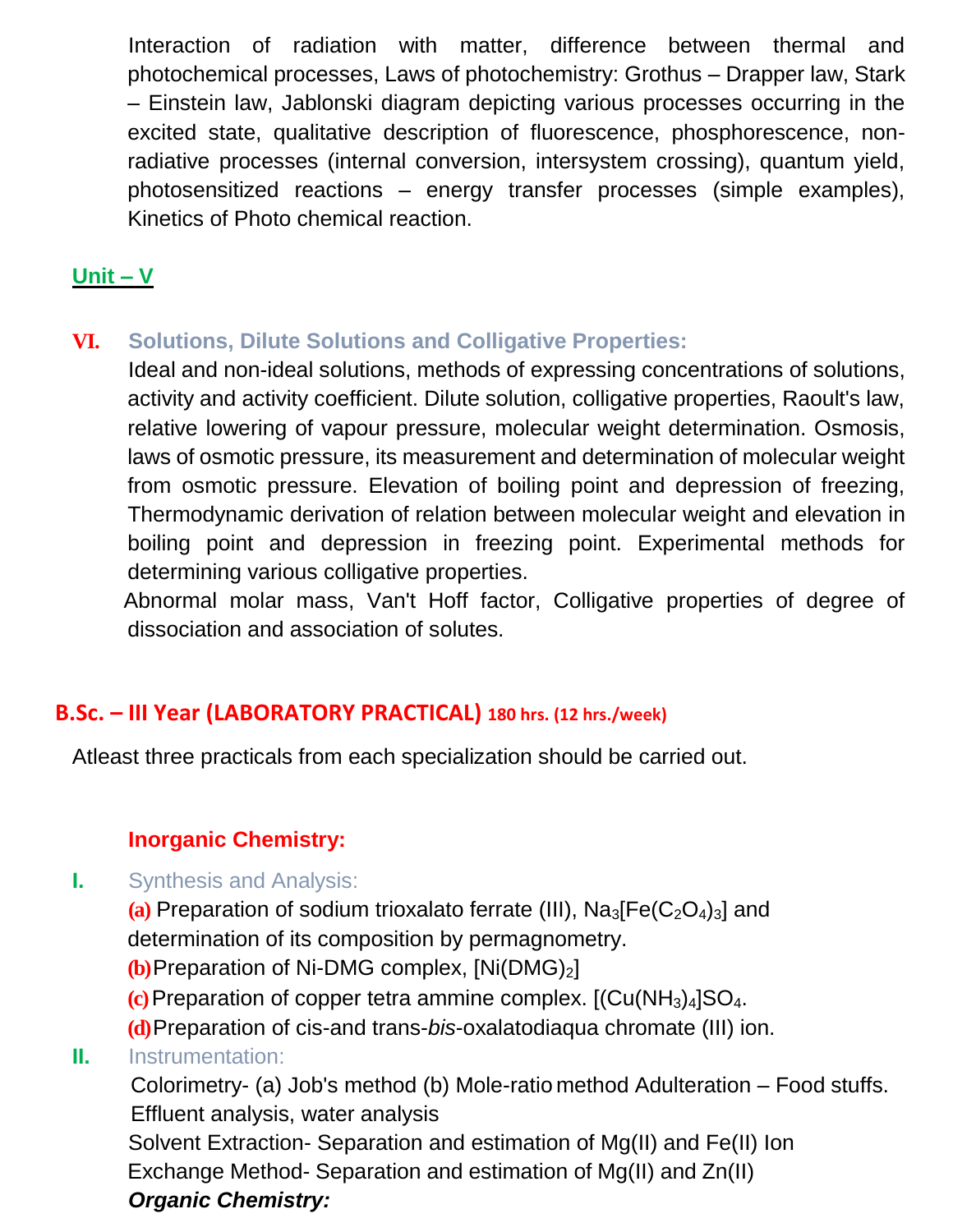- **III.** Laboratory Techniques- Steam Distillation Naphthalene from its suspension in water Clove oil from cloves Separation of o-and p-nitro phenols
- **IV.** Column Chromatography-

 Separation of fluorescein and methylene blue Separation of leaf pigments from spinach leaves Resolution of racemic mixture of (+) mandelic acid

**V.** Qualitative Analysis-

 Analysis of an organic mixture containing two solid components using water, NaHCO<sub>3</sub>, NaOH for separation and preparation of suitable derivatives

**VI.** Synthesis of Organic Compounds-

**(a)**Acetylation of salicylic acid, aniline, glucose and hydroquinone, Benzoylation of aniline and phenol

**(b)**Aliphatic electrophlic substitution

Preparation of iodoform from ethanol and acetone

**(c)**Aromatic electrophilic substitution

Nitration:

Preparation of m-dinitrobenzene

Preparation of p-nitroacetanilide

**Halogenation** 

Preparation of p-bromoacetanilide

Preparation of 2, 4, 6-tribromophenol

**(d)**Diazotization/coupling

Preparation of methyl orange and methyl red

**(e)**Oxidation

Preparation of benzoic acid from toluene

**(f)** Reduction

Preparation of aniline from nitrobenzene

Preparation of m-nitroaniline from m-dinitrobenzene

**VII.** Stereo chemical Study of Organic Compounds via Models R and S configuration of optical isomers

E, Z configuration of geometrical isomers

Coformational analysis of cyclohexanes and substituted cyclohexanes

## **Physical Chemistry:**

# **RAJKAMAL COLLEGE**

### **VIII. Electrochemistry:**

- **1.** To determine the strength of the given acid conductometrically using standard alkali solution.
- **2.** To determine the solubility and solubility of a sparingly soluble electrolyte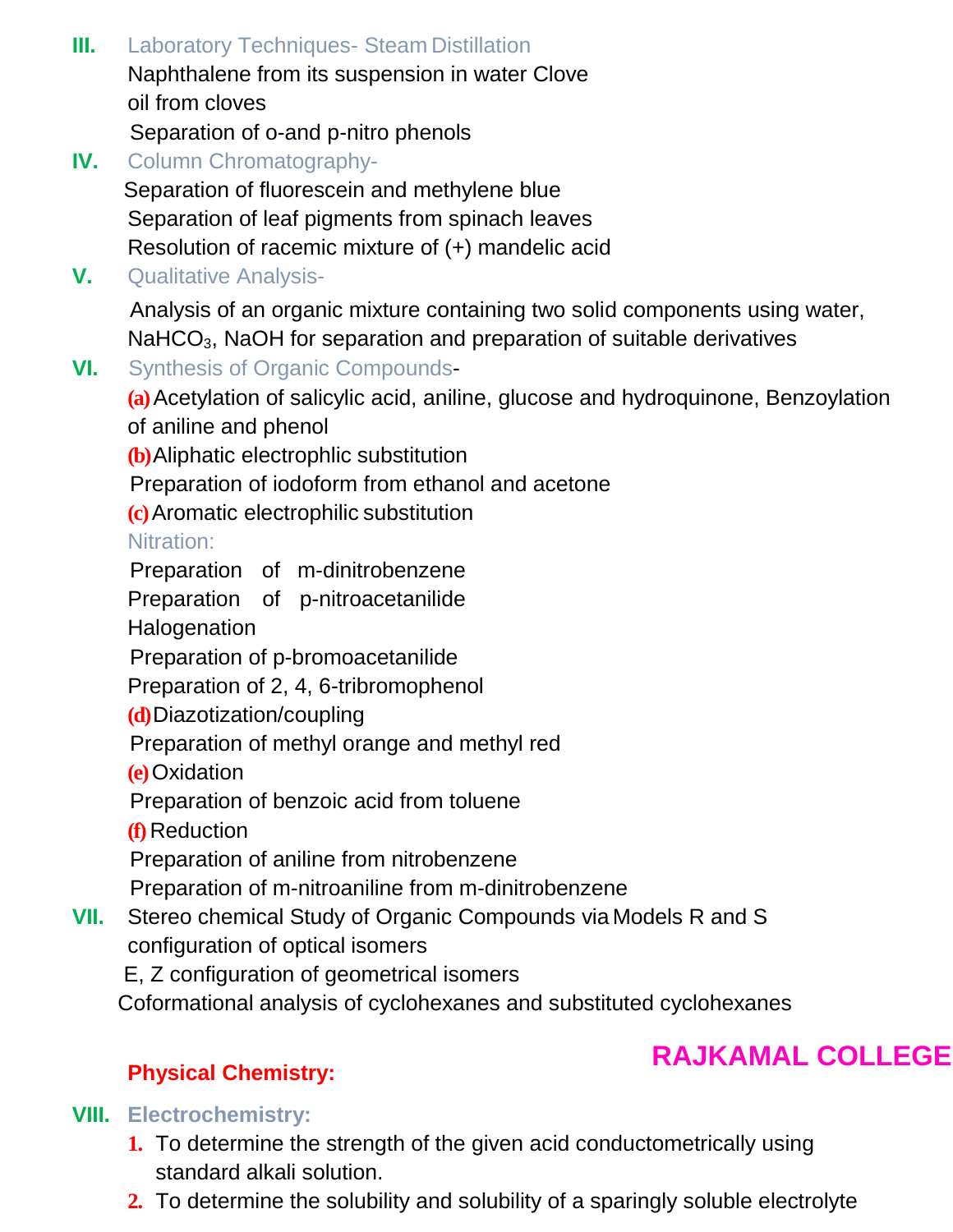conducometrically.

- **3.** To study the saponification of ethyl acetate condutometrically.
- **4.** To determine the ionization constant of a weak acid condutometrically.
- **5.** To titrate potentiometrically the given ferrous ammonium sulphate solution using KMnO<sub>4</sub>/K<sub>2</sub>Cr<sub>2</sub>O<sub>7</sub> as titrant and calculate the redox potential of  $Fe^{2+}/Fe^{3+}$ system on the hydrogen scale.
- **IX. Refractrometry, Polarimetry:**
	- **1.** To verify law of refraction of mixtures (e.g. of glycerol and water) using Abbe's refractometer.
	- **2.**To determine the specific rotation of a given optically active compound.
	- **3.**To determine stoichiometry and stability constant of complexes.
- **X. Molecular Weight Determination:**
	- **1.** Determination of molecular weight of a non-volatile solute by Rast method/ Beckmann freezing point method.
	- **2.** Determination of the apparent degree of dissociation of an electrolyte (e.g. NaCl) in aqueous solution at different concentrations by ebullioscopy.

## **Colorimetry:**

1. To verify Beer – Lambert Law for  $KMnO_4/K_2Cr_2O_7$  and determining the concentration of the given solution of the substance from absorption measurement.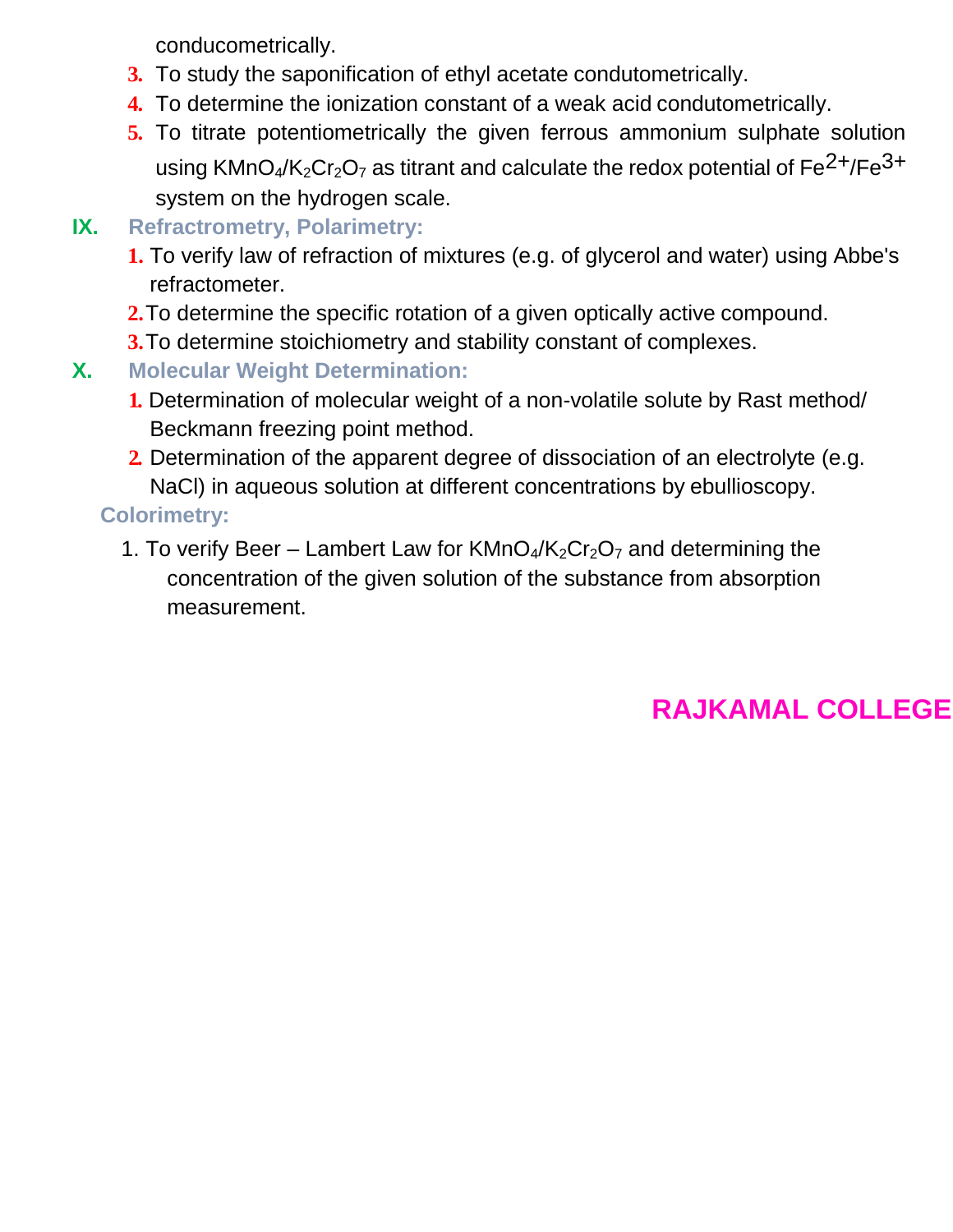# **RAJKAMAL SCIENCE & MANAGEMENT COLLEGE**

# **BAHADRABAD (HARIDWAR)**

# **BOTANY SYLLABUS**

**For**

# **UNDER GRADUATE COURSES (B.Sc. Part-III) (Annual System)**

(*Applicable w.e.f. the Session 2019-2020)*



**Department of Botany** 

**Sridev Suman Uttarakhand University Badshahithaul Tehri-**

**Garhwal - 249001**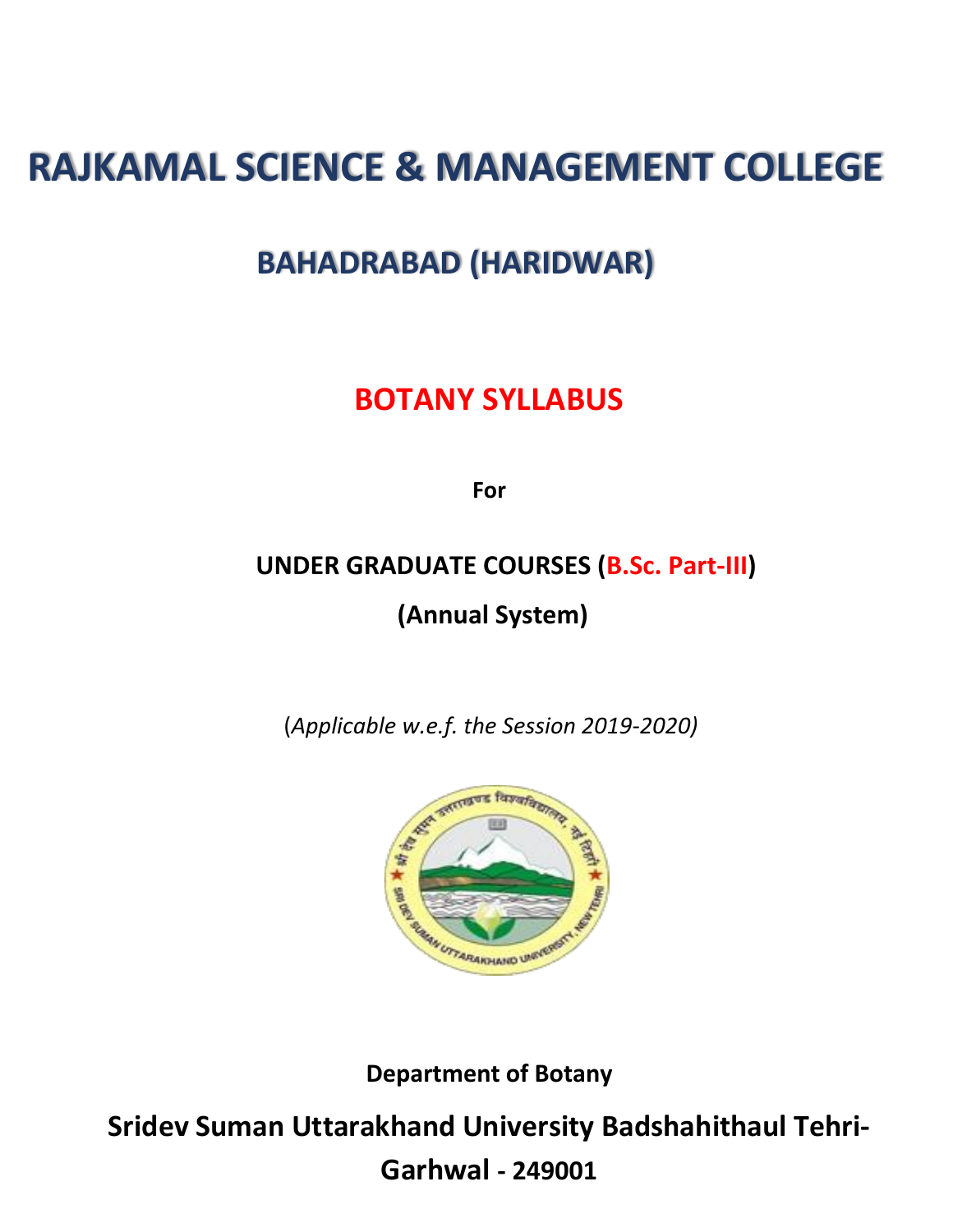### **B.Sc.-THIRD YEAR (BOTANY)**

# **Paper I (BBO– 301) CYTOGENETICS, MOLECULAR BIOLOGY AND BIOTECHNOLOGY**

### **UNIT 1**

**1.** Structure and functions of Nucleus: Ultra structure, nuclear membrane, nucleolus, structure and functions of other cell organelles: Golgi body, endoplasmic reticulum, peroxysomes and vacuoles. The cell envelope: Plasma membrane, bilayer lipid structure and functions of cell wall.

**2.** Cell division: Comparasion of mitosis and meiosis.

**3.** Chromosome organization: Morphology, centromere and telomere, chromosome alteration in chromosome numbers, aneuploidy, polyploidy and sex chromosomes.

**4.** Extra nuclear genome: Presence and functions of mitochondrial and plastid DNA, plasmids.

### **UNIT II**

1. Genetic Inheritance: Mendelism: Law of segregation and independent assortment, incomplete dominance.

2. Interaction of genes: Linkage- complete and incomplete linkage and crossing over.

3. Sex linked inheritance: Determination of sex.

4. Genetic variation: Mutations, transposable genetic elements, DNA damage and repair.

#### **UNIT III**

1. DNA,-the genetic material: DNA structure, replication, DNA- protein interaction, the nucleosome model, satellite and repetitive DNA.

2. RNA: Structure and types.

3. Gene concept: Classical and modern concept of gene, operon concept.

#### **UNIT IV**

1. Protein Structure: 1D, 2D and 3D structure.

2. Genetic code and protein synthesis.

3. Regulation and gene expression in prokaryotes and eukaryotes.

#### **UNIT V**

1. Introduction to Biotechnology: Functional definition, role in modern life, history and ethical issues connected with biotechnology.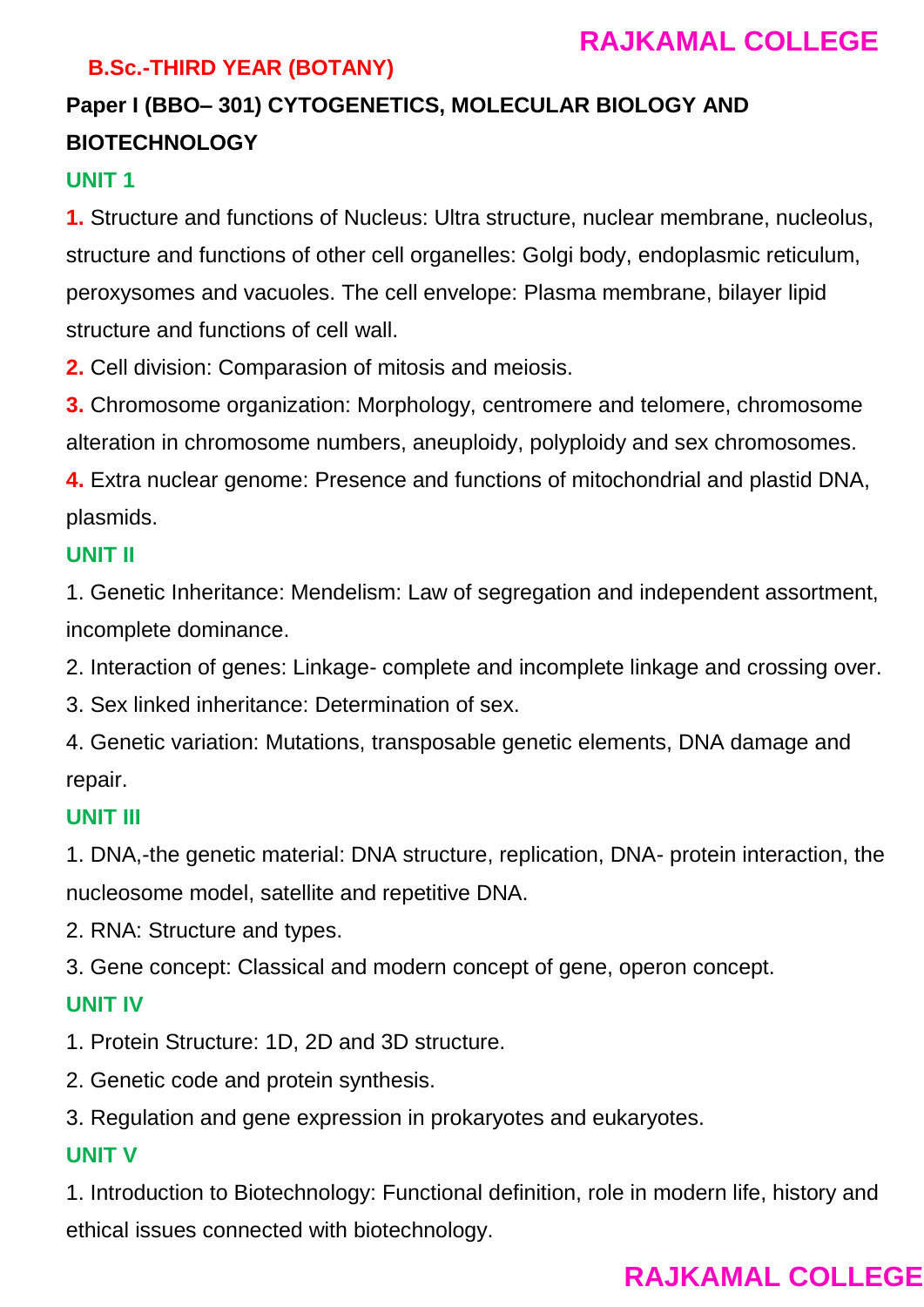2. Genetic engineering: Tools and techniques of DNA technology, cloning vectors, genome, cDNA libraries, transposable elements and techniques of gene mapping.

3. Basic concept of tissue culture, cryopreservation, differentiation and morphogenesis, biology of Agrobacterium, vectors for gene delivery and marker genes.

4. A brief account of Industrial biotechnology (fermentation and alcohol production), Agricultural biotechnology (biofertilizers and biopesticides) and Nutritional biotechnology

(Mycotoxins and health hazards, control of mycotoxin production, single cell protein).

## **Suggested Readings**

Gupta P.K. 2000. Cytology, Genetics And Evolution. Rastogi Publication, Meerut

Gupta P.K. 2012. Genetics. Rastogi Publication, Meerut

Gupta P.K. 2001.Elements of Biotechnology. Rastogi Publication, Meerut

Power, C.B. 1994. Cell Biology. Himalaya Publishing House, New Delhi

# **PAPER II (BBO– 302): PLANT PHYSIOLOGY AND ELEMENTARY BIOCHEMISTRY**

### **UNIT I**

1. Cell physiology, diffusion, permeability, plasmolysis, imbibition, water potential and osmotic potential.

2. Types of soil water, water holding capacity, water requirement, wilting coefficient.

**3.** Active and passive absorption, anatomical features of xylem in relation to path of water transport and ascent of sap.

### **UNIT II**

1. Loss of water from plants, transpiration, factors affecting transpiration, Guttation, anatomy of the leaf with special reference to the loss of water.

- 2. Structure of stomata, mechanism of stomatal
- 3. Movement and diffusion capacity of the stomata.
- 4. Mechanism of absorption of mineral salts.

5. Translocation of solutes, theories and mechanism of translocation. Anatomical features of the phloem tissue with reference to the translocation of solutes.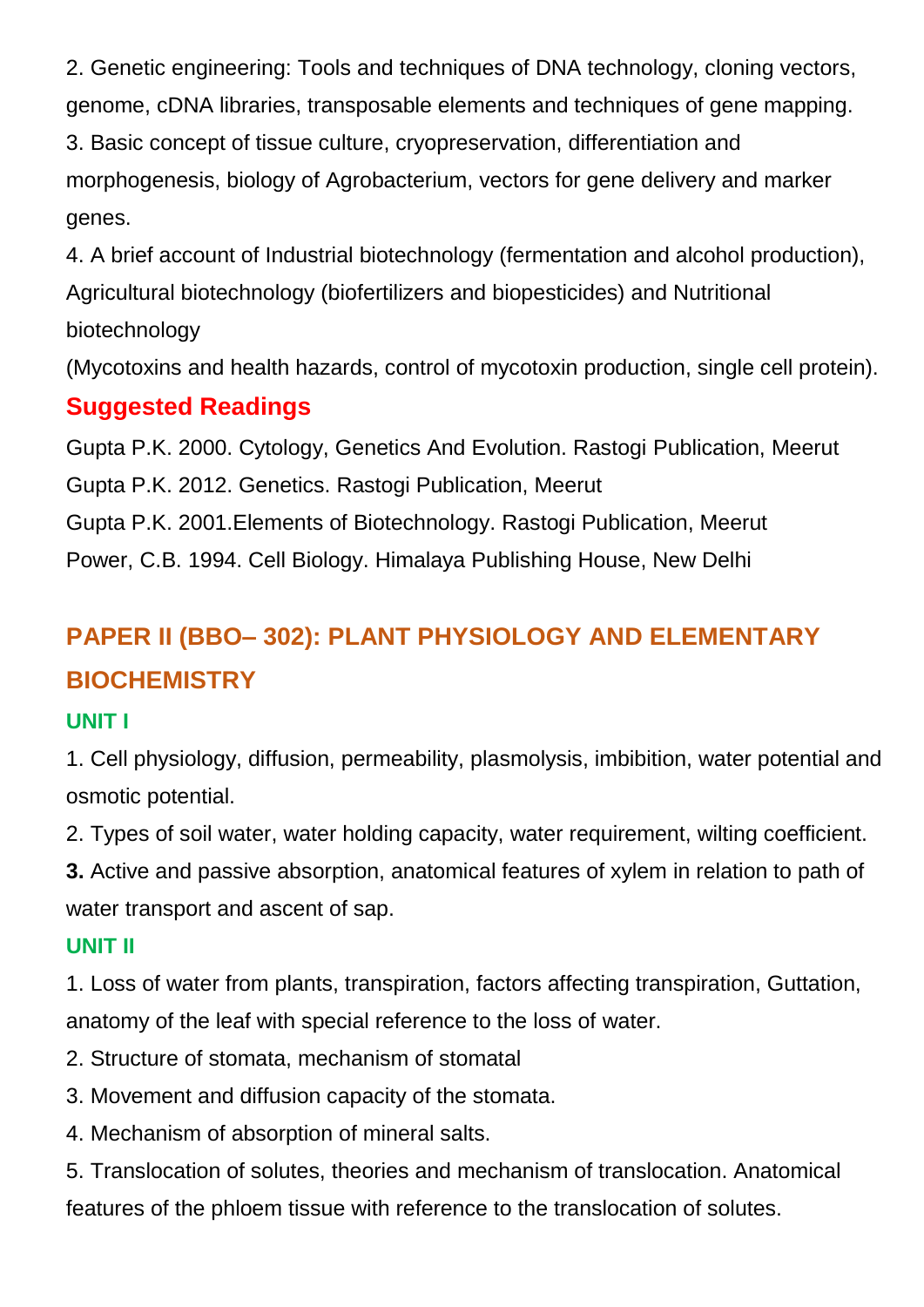#### **UNIT III**

1. Elementary knowledge of macro and micro nutrients.

2. Symptoms on mineral deficiency, techniques of water and sand culture.

3. Nirtogen cycle and nitrogen fixation, importance of nitrate reductase and its regulation, ammonium assimilation.

#### **UNIT IV**

1. Photosynthesis: Historical background and importance of the process, role of primary pigments, concept of two photosystems , Z- scheme, photophosphorylation, Calvin cycle, factors affecting photosynthesis, chemosynthesis.

2. Respiration, glycolysis, Kreb's cycle, Electron transport mechanism

(Chemiosmotics theory), ATP- the biological energy currency, redox potential,

oxidative phosphorylation, pentose phosphate pathway, CAM plants, factors affecting respiration, fermentation.

### **UNIT V**

1. Types and strength of solutions, acid base and salts, pH, buffer solutions and their importance.

2. Enzyme action , active sites, Michaelis-Menton constant, classification of enzymes, factors affecting the enzyme activity, coenzymes and co factors.

3. Carbohydrates: Classification, properties, structure and biological role.

4. Protein and amino acids: Classification, structure and chemical bonds in protein structure and properties.

5. Lipids: Structure and functions, fatty acid biosynthesis, beta- oxidation, saturated and unsaturated fatty acids, storage and mobilization of fatty acids.

### **Suggested Readings**

Jain, V.K. 2014. Fundamentals of Plant Psysiology. S. Chand Publicatons, New Delhi Verma, S.K. and Verma M.2014. A text book of Plant Physiology and Biochemistry. S. Chand Publicatons, New Delhi Devlin, R.M. 1996, Plant Physiology. Indian Print New Delhi Pandey, S.N.2000. Plant Physiology. Srivastava, H.S. Biochemistry. Rastogi Publication, Meerut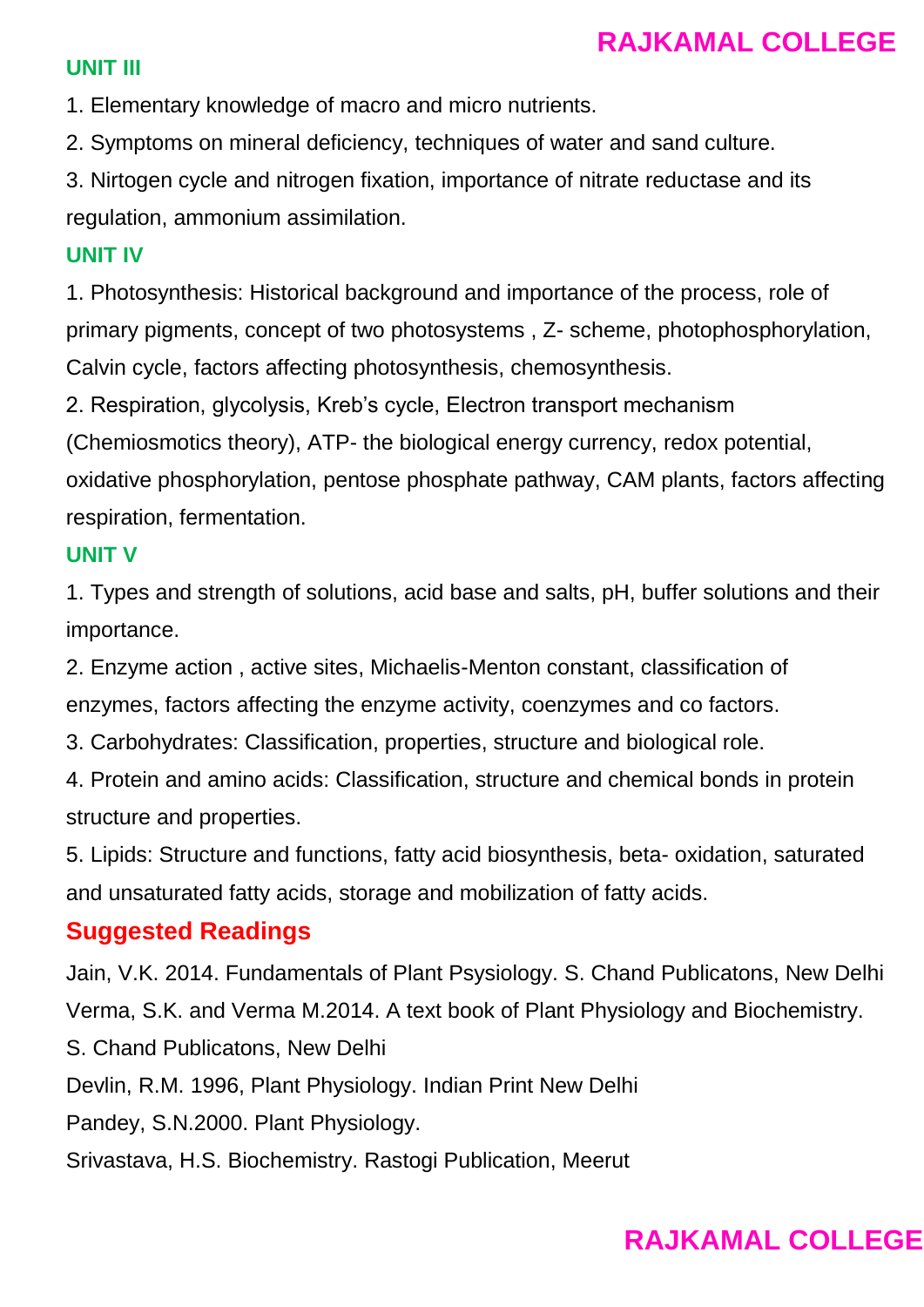# **PAPER III: (BBO– 303) PLANT BREEDING AND BIOSTATISTICS**

### **UNIT 1**

- 1. Plant breeding: Aims and objectives, basic techniques of plant breeding.
- 2. Methods of plant breeding in relation to self pollinated and cross pollinated plants.

### **UNIT 2**

1. Crop improvement methods: Plant introduction, selection, acclimatization and hybridization, vegetative propagation and grafting.

- 2. Heterosis: Genetic and physiological basis
- **3.** Mutational breeding and breeding for disease resistance.

### **UNIT 3**

- 1. Improved seed production, multiplication and disitribution.
- 2. Maintenance and seed testing.
- 3. National Seed Corporation (NSC), seed testing laboratories, International and National Centre for plant breeding.

### **UNIT IV**

- 1. Bio-statistics and its applications.
- 2. Methods of representation of statistical data diagrams.
- 3. Measurements of Central tendencies: Mean, Median and Mode

### **UNIT V**

1. Measures of dispersion: Range, mean deviation , standard deviation and standard error.

- 2. Coefficient of correlation.
- 3. Test of significance: Chi- square test.

### **Suggested Readings**

Singh, B.D. 2002. Plant Breeding: Principles and Methods. Kalyani Publishers, New Delhi

Chaudhary, H.C. Plant Breeding

Banerjee, P.K. 2007. Introduction to Biostatistics

Prasad, Satguru, 1992. Fundamentals of Biostatistics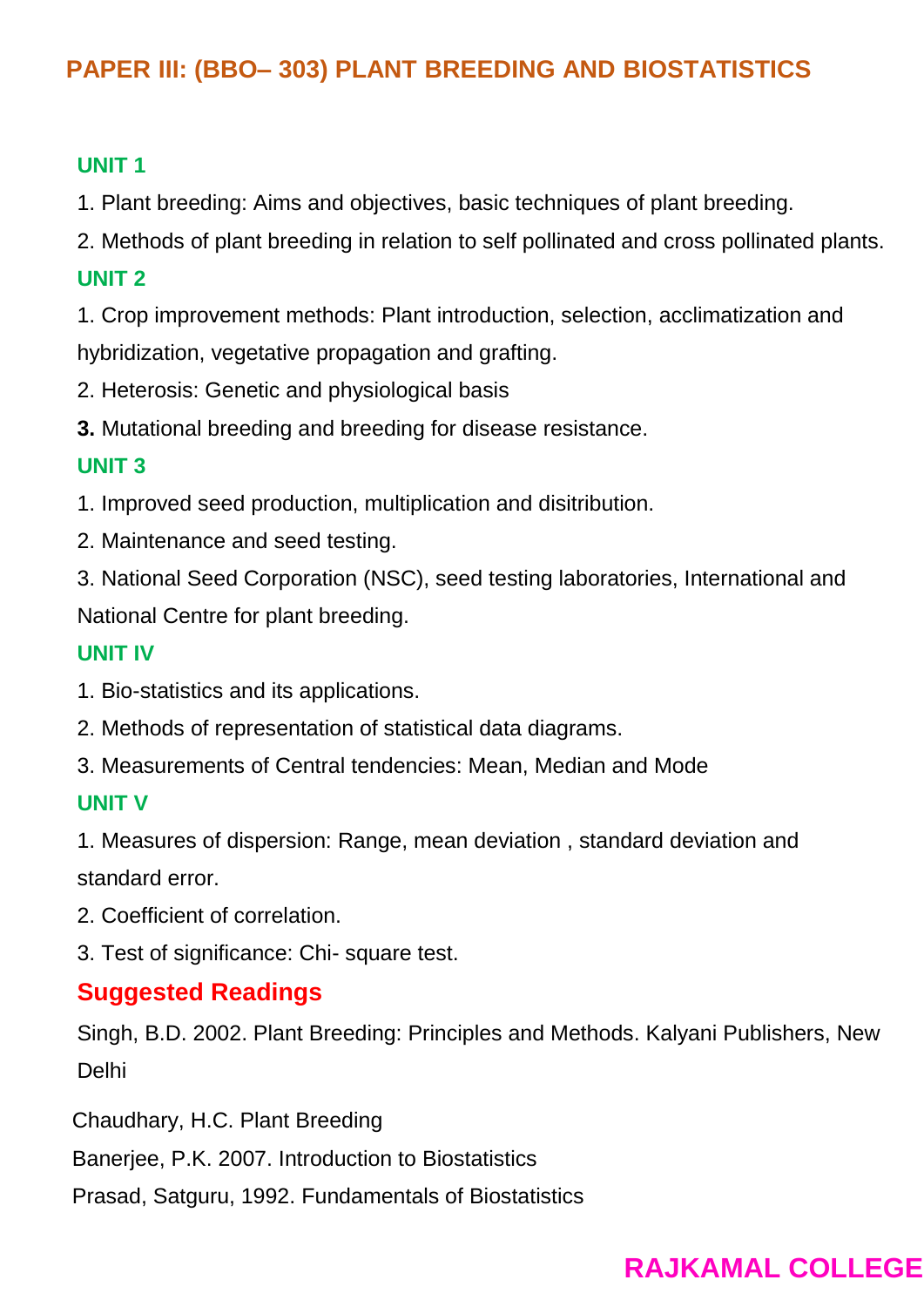# **LAB COURSE (BBO30P)**

# **CYTOGENETICS, MOLECULAR BIOLOGY AND BIOTECHNOLOGY**

1. To study Prokaryotic cells (Bacteria) and Eukaryotic cells with the help of light and electron micrographs.

2. To study cell structure from onion leaf peels, demonstration of staining and mounting methods.

3. Study of mitosis and meiosis (temporary mounts and permanent slides).

4. Exercises on genetical problems out of the following : Mendel's Law Of Inheritance, Incomplete Dominance, Sex Linked Inheritance, Sex Determination, Cytoplasmic Inheritance.

5. To study the working of following instruments: Incubator, Water Bath, Spectrophotometer, Oven and Centrifuge.

6. To study about life history of various scientists and their contribution in the field of molecular biology.

7. To study the working of the following instruments PCR, Laminar Airflow, Autoclave, etc

8. Culture media preparation.

**9.** Comment upon the given photograph, specimens, slides etc.

### **PLANT PHYSIOLOGY AND ELEMENTARY BIOCHEMISTRY**

1. To perform endosmosis and exosmosis using potato tuber and egg osmoscope. Demonstration of imbibition, plasmolysis and deplasmolysis.

2. To study the effects of temperature on the permeability of plasma membrane.

3. Structure of stomata, their opening and closing, stomatal frequency.

4. Comparison of the rate of transpiration using four leaf method, cobalt chloride paper or by different types of potometers under different climatic conditions.

5. Separation of photosynthetic pigments by circular paper and strip chromatography.

6. To study the effect of light and darkness on starch synthesis.

7. To study the effect of intensity and quality of light on the rate of photosynthesis by Wilmott's bubbler.

8. Study of R.Q by Ganong's respirometer in different seeds.

9. Comparasion of the rate of respiration of various plants.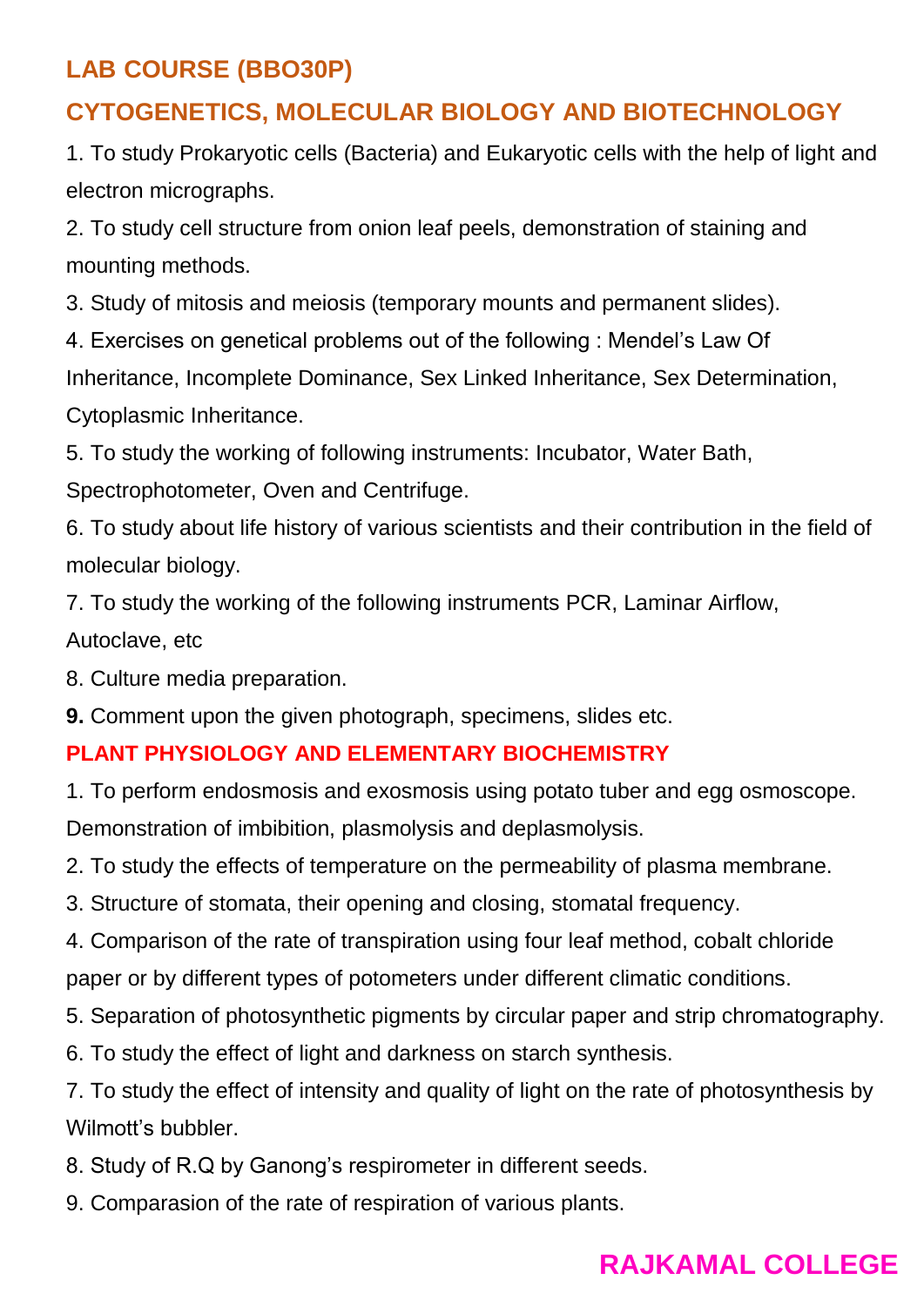**10.** Demonstration of colour tests and micro- chemical tests for carbohydrates, proteins and lipids.

### **PLANT BREEDING AND BIOSTATISTICS**

1. Study of the floral biology of some of the locally available crops such as Wheat, Pea, Bean, Mustard, Brinjal, Orka, Tomato etc.

- 2. Emasculation techniques in the field along with bagging and labelling.
- 3. Estimation of dockage percentage in seed samples.
- 4. Estimation of moisture content in seed samples.
- 5. National and International Institutes of crop research and improvement, their abbreviations.
- 6. Representation of data through graphs and diagrams.
- 7. Comment upon given graphs and diagrams.
- 8. Statistical problems of Central Tendencies, Standard Deviation, Correlation and Chi Square Test.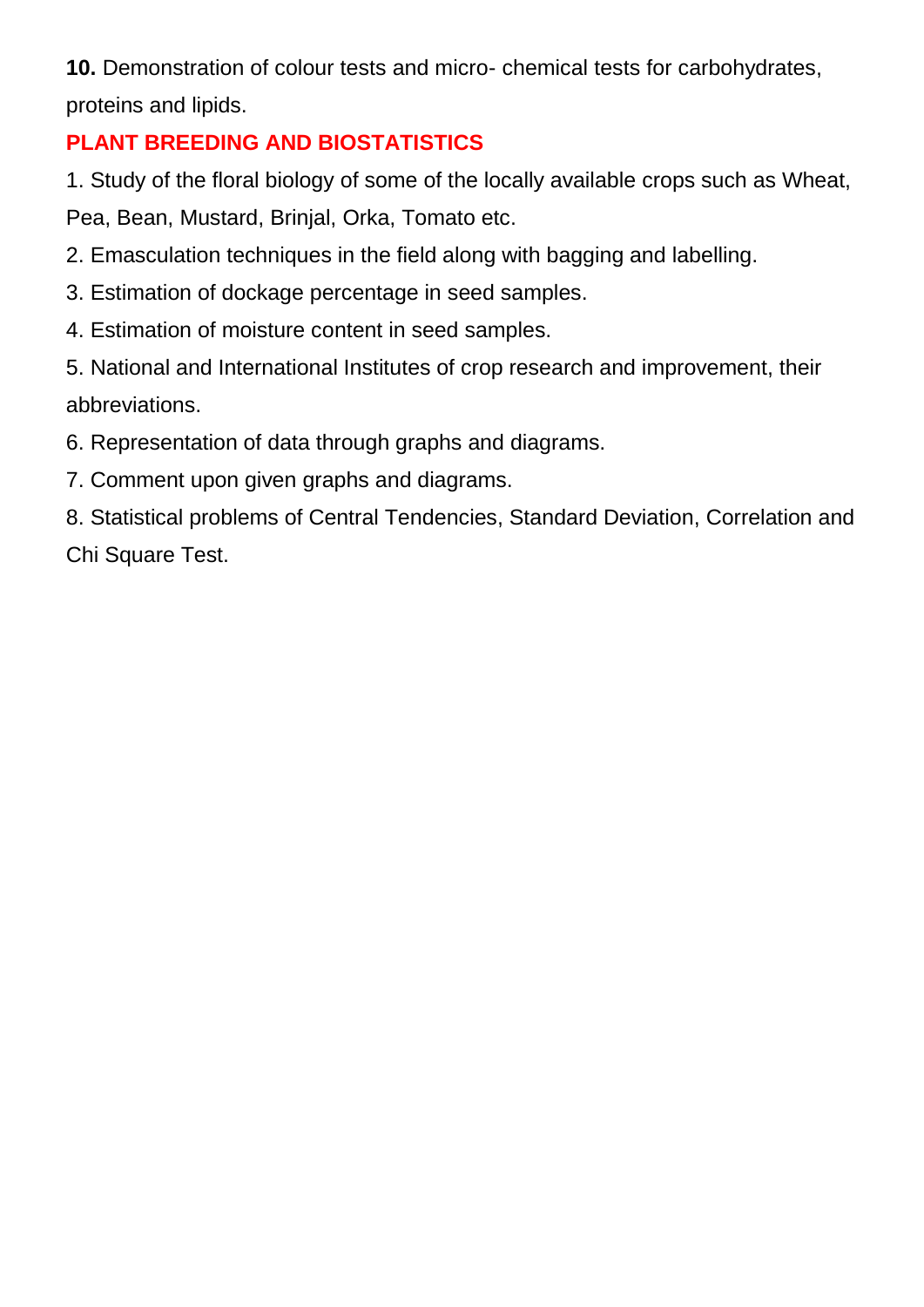# **RAJKAMAL SCIENCE & MANAGEMENT COLLEGE**

# **BAHADRABAD (HARIDWAR)**

# **ZOOLOGY SYLLABUS**

**For**

# **UNDER GRADUATE COURSES (B.Sc. Part-III)**

**(Annual System)**

(*Applicable w.e.f. the session 2019-2020)*



**Department of Zoology**

# **Sridev Suman Uttarakhand University Badshahithaul Tehri-Garhwal – 249001**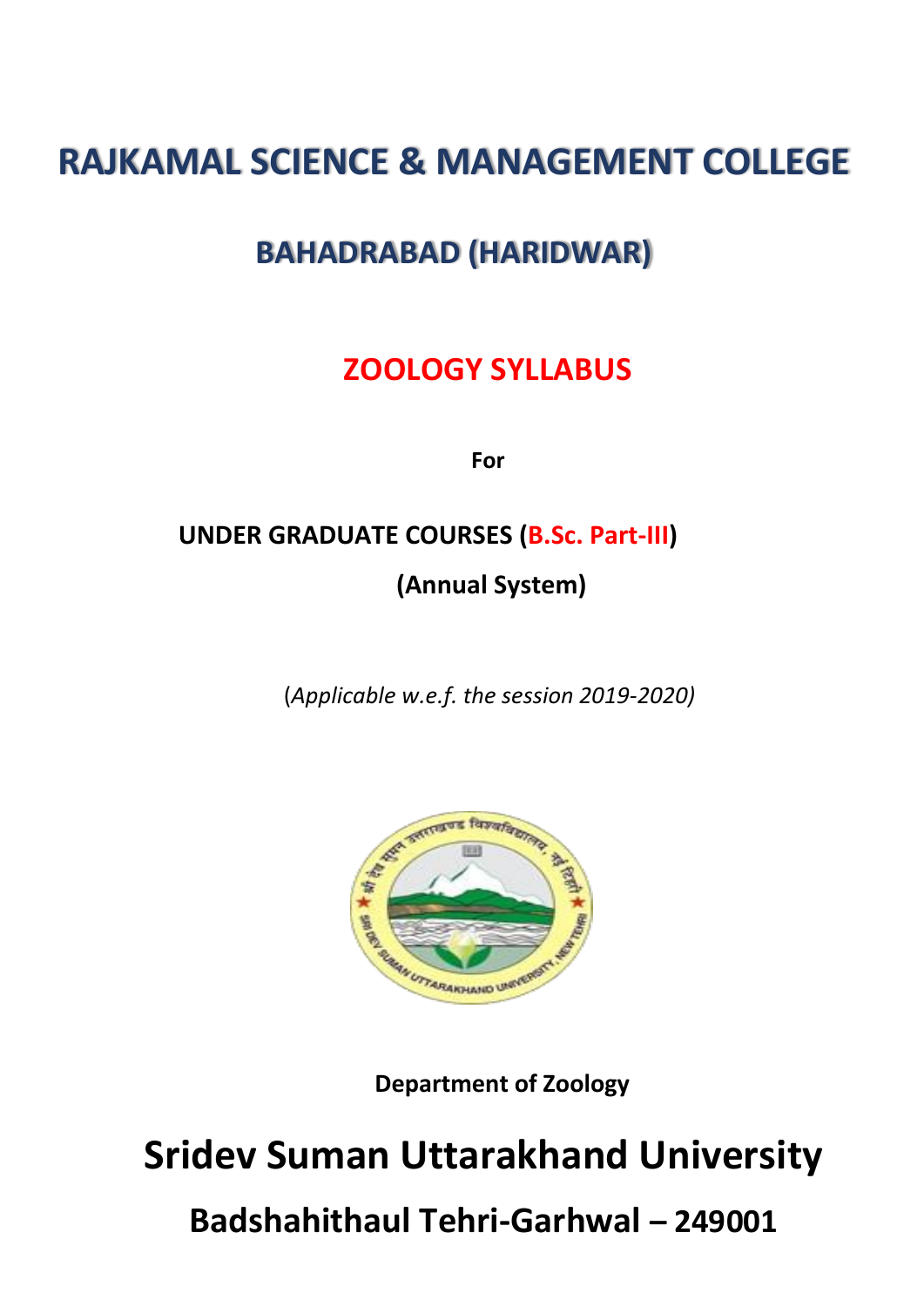# **B.Sc. 3rd Year (Zoology) Paper -I: Endocrinology and Applied Zoology**

#### **UNIT I**

 Basic idea of endocrine, paracrine & autocrine secretion. Mechanism of action of hormones. Structure and function of Pituitary, Thyroid, Adrenal, Pancreas, Testes and ovary. Hormonal control of menstrual cycle

#### **Unit II**

 Structure and function of Pituitary, Thyroid, Adrenal, Pancreas, Testes and ovary. Hormonal control of menstrual cycle.

#### **Unit III**

 Sericulture: Types of silk worms (Mulberry & Nonmulberry), Rearing of Mulberry Silkworm

Lac culture: cultivation practices of host plants, extraction and uses of lac

#### **Unit IV**

 Medicinal Pests: Identification, Characteristics of Mosquitoes, Housefly, Bedbug, Sand Medicinal Pests fly, Human lice, Tse Tse fly, Rat flea

#### **Unit V**

 Aquaculture (Fish Culture): Monoculture and composite culture. Hatchery management – development of fish hatcheries, types of hatcheries, production of spawn, fry and fingerlings, Pond management and fertilization - pre and post stocking management.

Induced breeding with special reference to Indian major carps.

#### **Suggested Readings**

Hadley, M.E.: Endocrinology. Pearson Education Pvt. Ltd. Singapore.

### **Paper –II : Ecology, Conservation Biology and Animal Behaviour**

#### **Unit -I**

Ecology: Definition, scope and importance,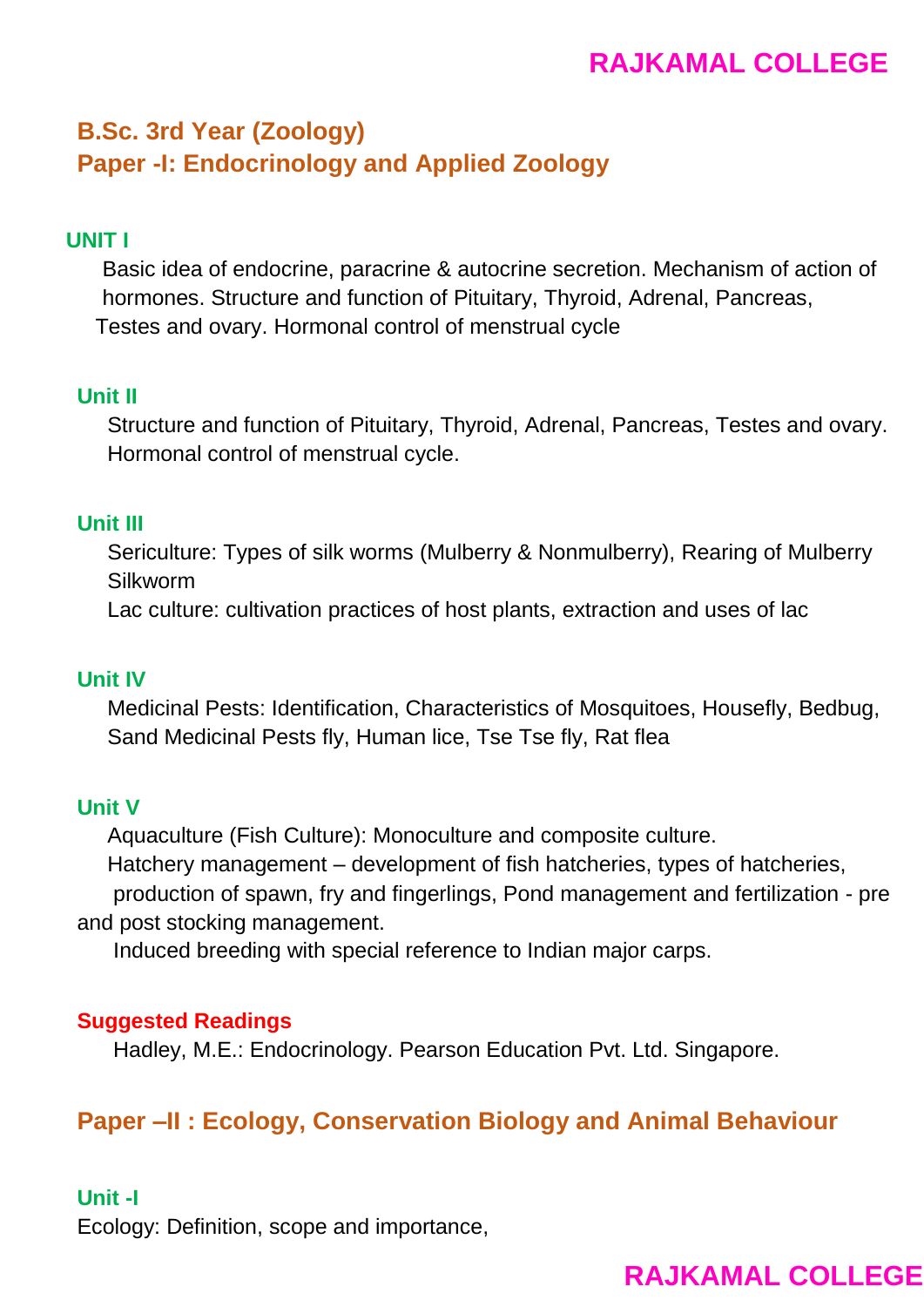Introduction to laws of Limiting factors: Liebig's law of the minimum, Shelford's law of tolerance. Factor interaction

### **Unit -II**

Biogeochemical cycles: Concept and types of biogeochemical cycle (Water, Carbon, Nitrogen and Phosphorus cycle

### **Unit -III**

Ecosystem concept: Component & types (Grassland, Forest, Pond, River); Abiotic, biotic & edaphic factors and their interdependence,

Energy flow in ecosystem. Primary and secondary productivity. Food chains, food web and ecological pyramids

### **Unit -IV**

Conservation Biology: Definition & scope. Concept of biodiversity; Biodiversity as a resource; Biodiversity loss and its Causes.

Conservation & Management of Biodiversity. Concept of Protected Areas: *Ex- situ* & *In-situ* Conservation. Biodiversity hot spots.

India's wildlife: Habitats & Distribution; Protected areas: National Parks & Sanctuaries.

### **Unit-III**

The science of behaviour: History, scope and terminology. Biological rhythms. Biological Clock. Circadian rhythms and their synchronisation seasonal rhythms. Photoperiodism

# **RAJKAMAL COLLEGE**

## **Recommended Books:**

- **1.** Alcock : Animal behaviour Sinaur Associates, Inc. 1989.
- **2.** Drickamer & Vessey: Animal Behaviour: Concepts, Processes and Methods (2nd ed.)1986
- **3.** Goodenough et al.: Perspectives on animal behaviour. Wiley & Sons, New Youk. 1993.
- **4.** Grier : Biology of animal behaviour, Mosby 1984.
- **5.** M P Arora. Anilam behaviour. Himalayan Publishing house
- **6.** Negi: An introduction to Wildlife Management, 1983.
- **7.** Negi: Himalayan Wildlife: Habitat and Conservation. 1992. Indus Publ. Com., New Delhi.
- **8.** Pullin: Conservation Biology, Cambridge, 2002.
- **9.** Rawat & Agarwal : Biodiversity: Concept, threats and conservation.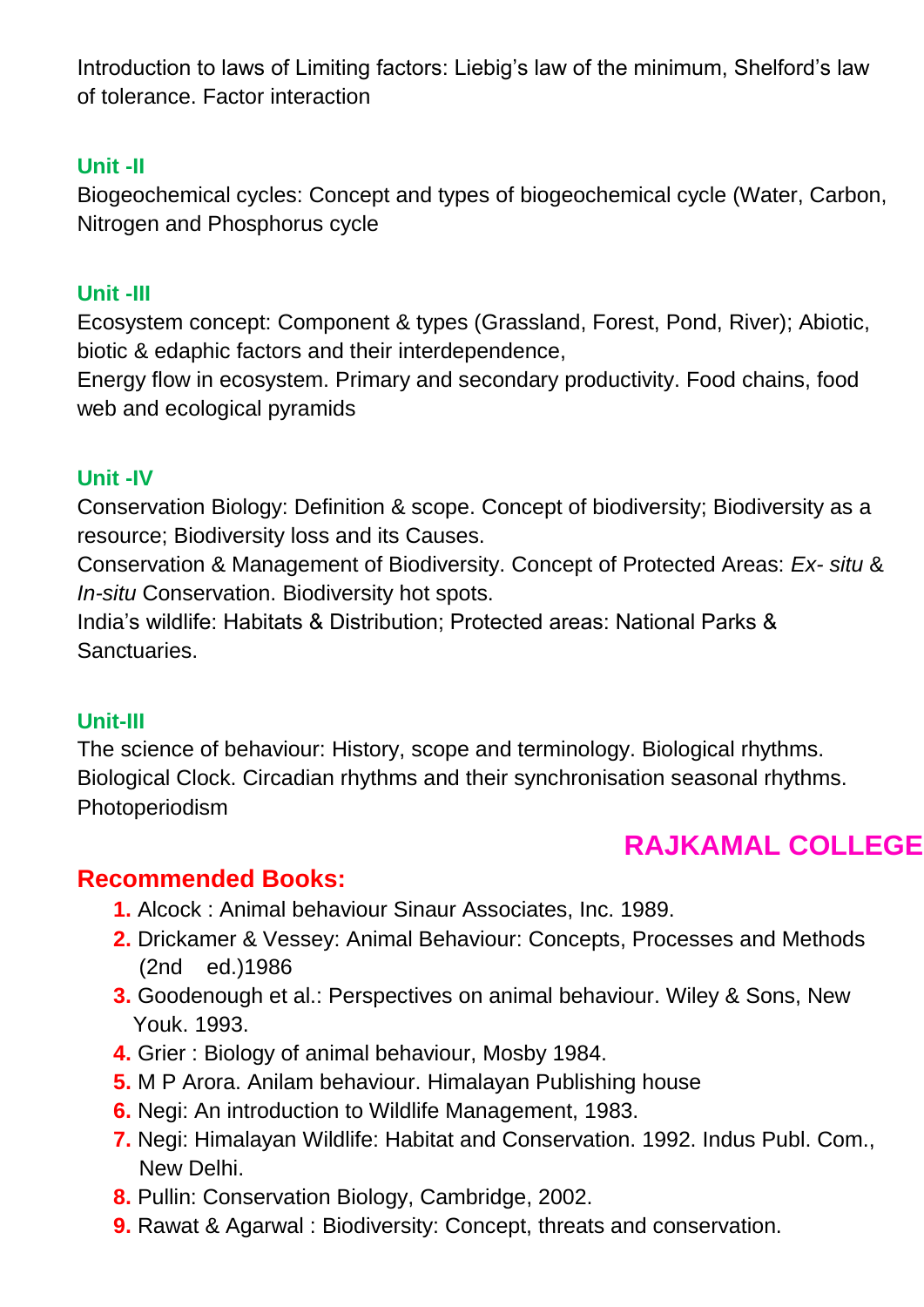10. Sharma, High Altitude Wildlife of India. Oxford 7 IBH Publ. Co. Pvt. Ltd. 1994.

### **Paper -III: Developmental Biology and Toxicology**

### **Unit - I**

 Gametogenesis: Spermatogenesis in mammals, Morphology of mature mammalian spermatozoon: Oogenesis in mammals, Vitellogenesis in birds. Fertilization: external (amphibian), Internal (mammals), Block to polyspermy

### **Unit - II**

 Early Development of Frog and Human: types of egg; patterns of cleavage; role of yolk during cleavage; Morphogenetic movements; Development up to formation

of gastrula.

Neurulation in frog embryo, Extra embryonic membranes.

### **Unit - III**

 Implantation of embryo in human; Types of placenta on the basis of histology; Formation of human placenta and its functions.

 Elementary concept of primary organizer; Induction. Differentiation and organogenesis of vertebrate eye.

### **Unit - IV**

Definition, history, scope of toxicology.

 Classification of toxic agents, natural toxins, food toxins, and chemical toxins Environmental toxicology of heavy metal (lead)

### **Unit - V**

 Air pollution-types of air pollutants, their effects and remedial measures. Water pollution- types of water pollutants, their effects and remedial measures. General introduction to pesticides;, herbicides, fungicides, and insecticides

### **Books Recommended:**

- **1.** Jain P C . Development Biology.
- **2.** Gilbert, Developmental Biology. 3rd ed. Sinauer, 1991.
- **3.** Berril: Developmental Biology, McGraw-Hill. Indian ed. 1974.
- **4.** Laycock, J.F. and Wise, P.H.: Essential Endocrinology. Oxford University Press.
- **5.** Hadley, M.E.: Endocrinology. Pearson Education Pvt. Ltd. Singapore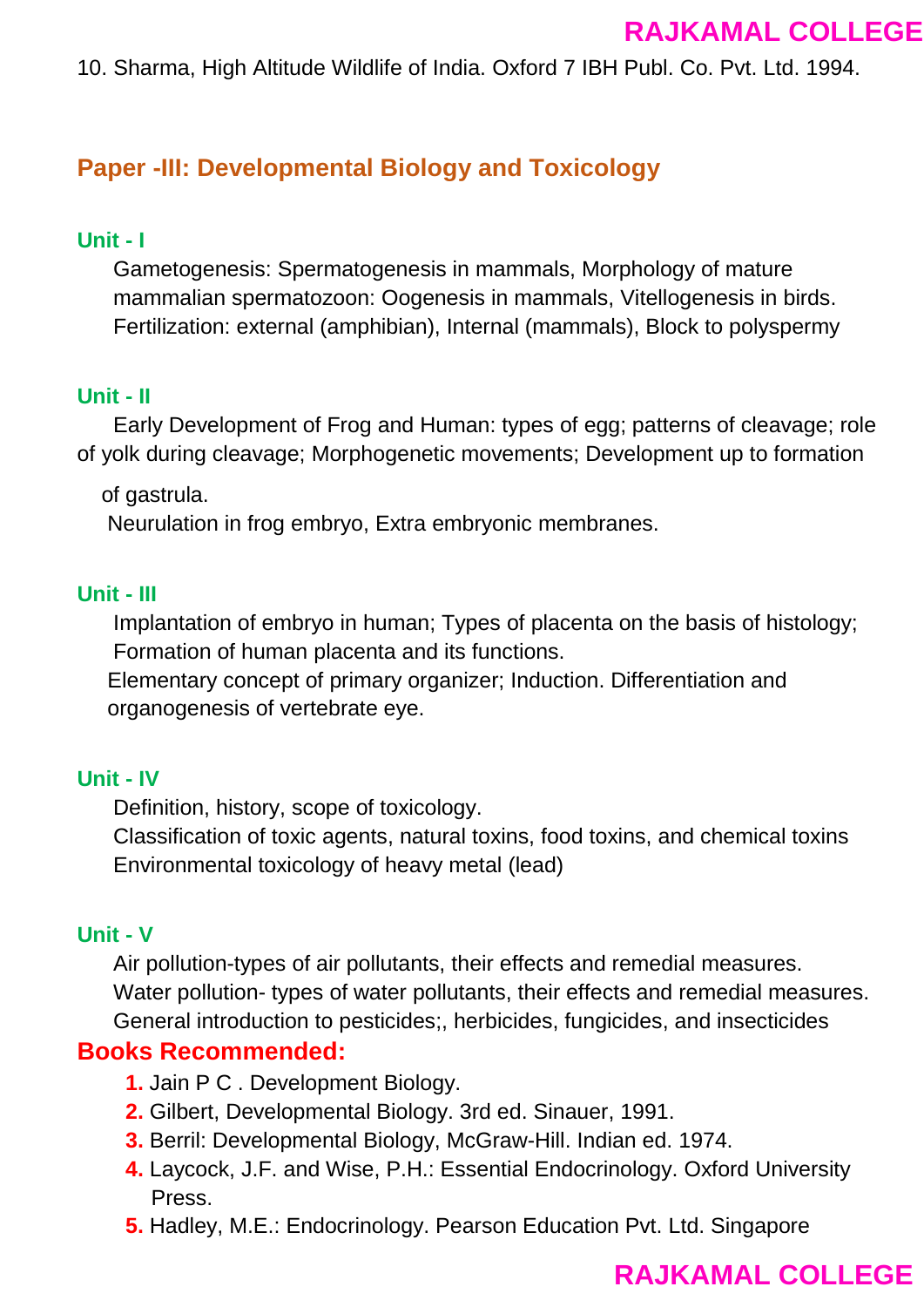### **PRACTICAL SYLLABUS of B.Sc. 3rd Year (Zoology)**

#### **A. Endocrinology**

Study of slides; pituitary, adrenal gland, thmus, testes, ovary

#### B. **Ecology**

 Models Based on different aspects of ecology. Population study of available terrestrial and aquatic animals Physico-chemical study of soil and water (pH, DO, Free CO2, Turbidity etc) Study of an ecosystem, its biotic components and food chains

#### **C. Animal Behavior &**

 Models Based on different aspects of animal behavior. Study of Birds Nest showing Nesting Behaviour Experiments related to learning bhaviour/conditional learning. Conservation Biology: Definition & scope. Concept of biodiversity; Biodiversity as a resource; Biodiversity loss and its Causes.

#### **D. Conservation Biology**

 Study of Biodiversity hot spots with the help of maps.. Study of Protected areas: National Parks & Sanctuaries with the help of maps.

#### **D. Developmental Biology**

 **Frog** - Study of developmental stages - whole mounts and sections through permanent slides – cleavage stages, blastula, gastrula, neurula, tail bud stage, tadpole-external and internal gill stages.

 Study of the different types of placentae- histological sections through permanent slides or photomicrographs.

### **E. Toxicology**

**Distribution of marks:** Duration 4 hrs.

 Spotting (05) 15 (Ecological adaptation, Wildlife, Animal behaviour) Exercise on Ecology/ Conservation Biology 10 Exercise on Animal Behaviour 05 Record and Collection 05